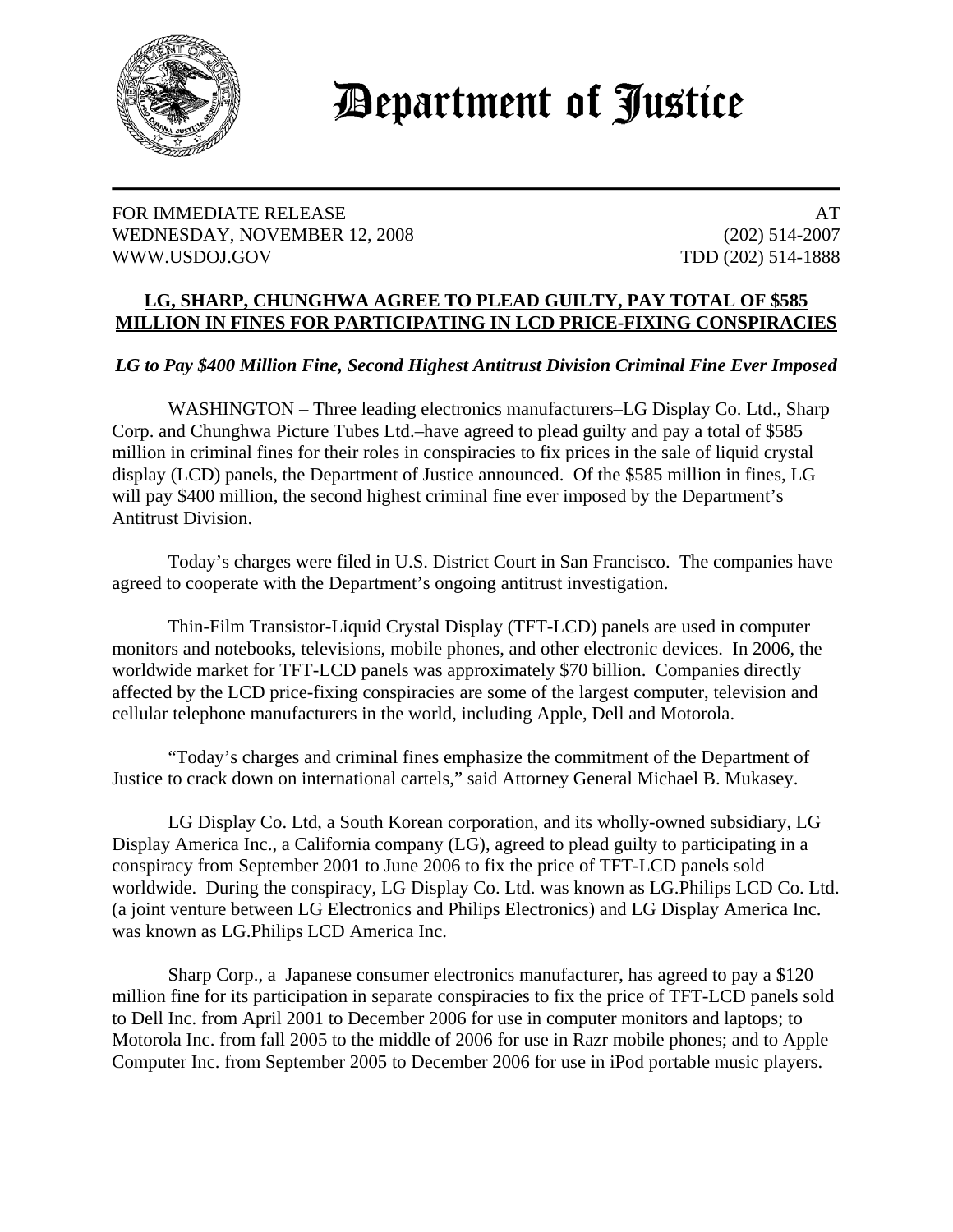Chunghwa, a Taiwanese TFT-LCD panel manufacturer, has agreed to pay a \$65 million fine for its participation with LG and other unnamed co-conspirators in a conspiracy from September 2001 to December 2006 to fix the price of TFT-LCD panels sold worldwide.

 "These price-fixing conspiracies affected millions of American consumers who use computers, cell phones and numerous other household electronics every day," said Thomas O. Barnett, Assistant Attorney General in charge of the Department's Antitrust Division. "These convictions, and the significant fines they carry, should send a clear message that the Antitrust Division will vigorously investigate and prosecute illegal cartels, regardless of where they are located."

LG and Chunghwa are charged with carrying out the conspiracy by:

- Participating in meetings, conversations, and communications in Taiwan, Korea and the United States to discuss the prices of TFT-LCD panels;
- Agreeing during those meetings, conversations and communications to charge prices of TFT-LCD panels at certain pre-determined levels;
- Issuing price quotations in accordance with the agreements reached; and
- Exchanging information on sales of TFT-LCD panels, for the purpose of monitoring and enforcing adherence to the agreed-upon prices.

Sharp is charged with participating in three separate conspiracies, to fix the price of TFT-LCD panels sold to Dell, Motorola and Apple by:

- Participating in bilateral meetings, conversations, and communications in Japan and the United States to discuss the prices of TFT-LCD panels to be sold to Dell, Apple and Motorola;
- Agreeing during those bilateral meetings, conversations and communications to charge prices of TFT-LCD panels at certain pre-determined levels to Dell, Apple and Motorola;
- Issuing price quotations in accordance with the agreements reached; and
- Exchanging information on sales of TFT-LCD panels to be sold to Dell, Apple and Motorola, for the purpose of monitoring and enforcing adherence to the agreed-upon prices.

LG, Sharp and Chunghwa are each charged with price fixing in violation of the Sherman Act. Each violation carries a maximum fine of \$100 million for corporations. The maximum